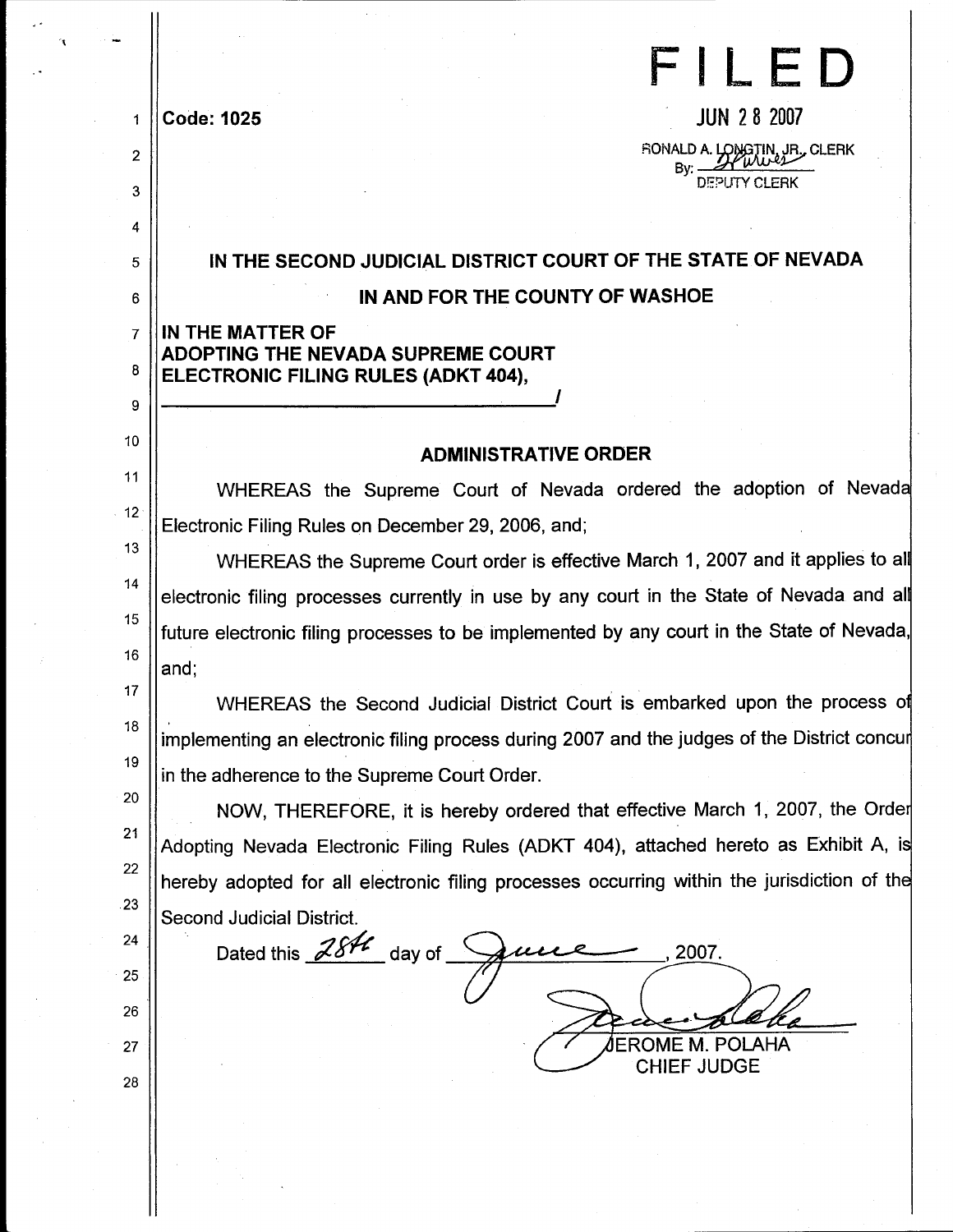# . IN THE SUPREME COURT OF THE STATE OF NEVADA  $\blacksquare$  I LED

IN THE MATTER OF THE ADOPTION ADKT No. 404 OF STATEWIDE ELECTRONIC FILING STANDARDS AND RULES.

DEC 29 2006

## ORDER ADOPTING NEVADA ELECTRONIC FILING RULES

WHEREAS, this court formed a committee to study and propose statewide policies and guidelines for Nevada courts to follow when designing and implementing a system for the electronic filing of documents and also requested the committee to draft proposed uniform rules applicable to all courts that accept documents electronically for filing; and

WHEREAS, the committee has now completed its work and filed a final report including proposed rules to governing electronic filing in all Nevada courts; and

WHEREAS, it appears to'this court that adoption of proposed rules to govern electronic filing in all the courts in the State of Nevada is warranted; accordingly, .

IT IS HEREBY ORDERED that a new set of rules entitled Nevada Electronic Filing Rules shall be adopted to govern electronic filing in all municipal courts, justice courts, district courts, and the Supreme Court of Nevada as set forth in Exhibit A.

. IT IS FURTHER ORDERED that the Nevada Electronic Filing Rules shall be effective March 1,2007, and shall apply to all electronic filing processes currently in use by any court in the State of Nevada and all'future electronic processes to be implemented by any court in the State of Nevada. The clerk of this court shall,cause a notice of entry 'of this order to be published in the official publication of the State Bar of

---- -----------------------

SUPREME CoURT OF NEVADA

 $\frac{1}{k}$  –  $\frac{k}{k}$ 

 $\mathcal{A}^{\pm}$  ,  $\mathcal{A}^{\pm}$ .. ':. <sup>~</sup> .<br>.<br>.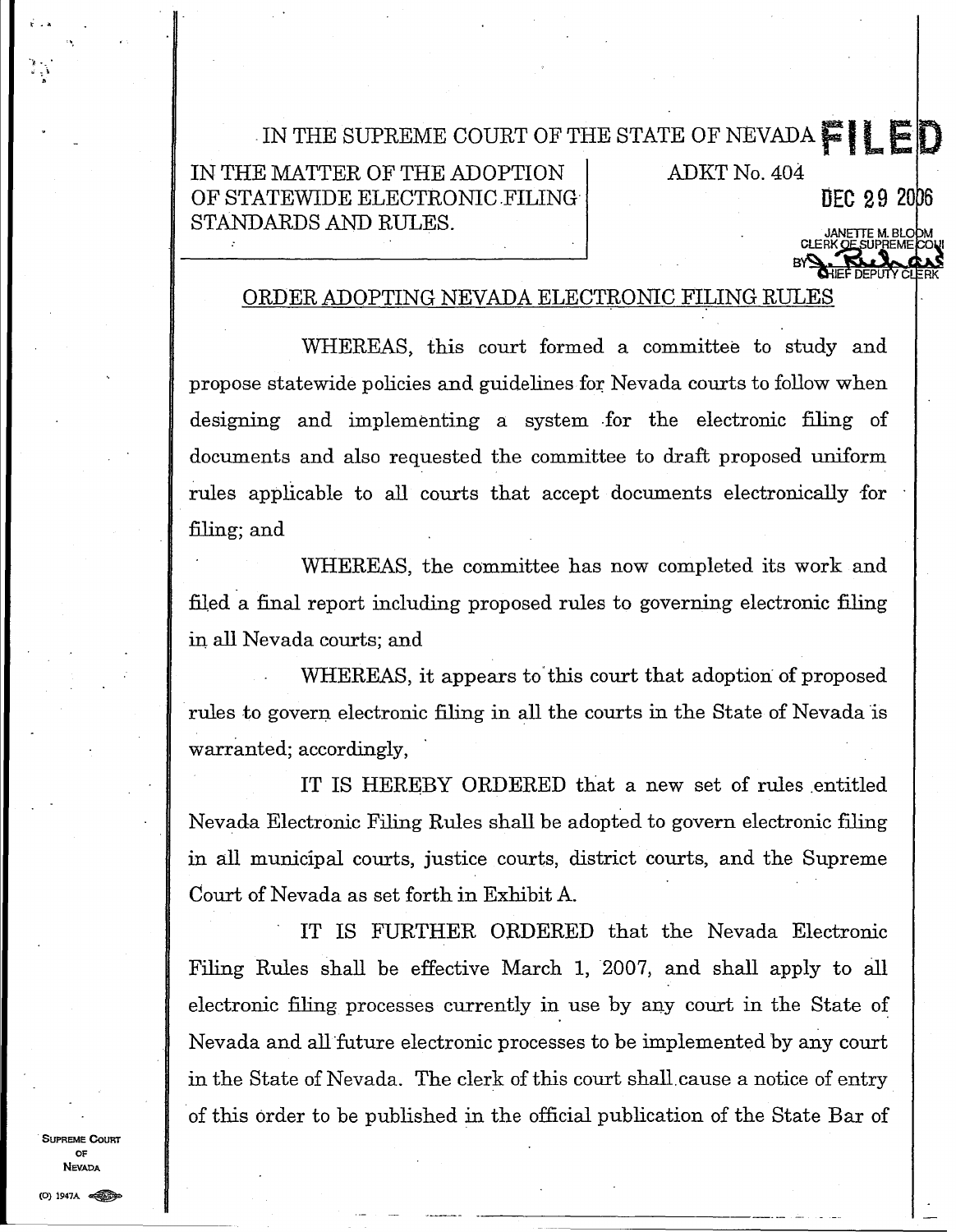Nevada. Publication of this· order shall be accomplished by the clerk disseminating copies of this order to all subscribers of the advance sheets of the Nevada Reports and all persons and agencies listed in NRS 2.345, and to the executive director of the State Bar of Nevada. The certificate of the clerk of this court as to the accomplishment of the above-described publication of notice of entry and dissemination of this order shall be conclusive evidence of the adoption and publication of the foregoing rule amendments.

It is so ORDERED.

 $\sqrt{2\nu}$  . C.J. Rose Buh J. Deursin, J.

<u>relanded to</u> J.<br>Hardesty

 $Z\sqrt{\frac{1}{3}}$ Douglas \ ..  $\mathbf J$  .

 $\int_{\text{data}}$ Parraguirre

cc: All District Court Judges All Justices of the Peace **All** Municipal Court Judges All District Court and County Clerks All Court Administrators Administrative Office of the Courts

SUPREME COURT OF NEVADA

..

'\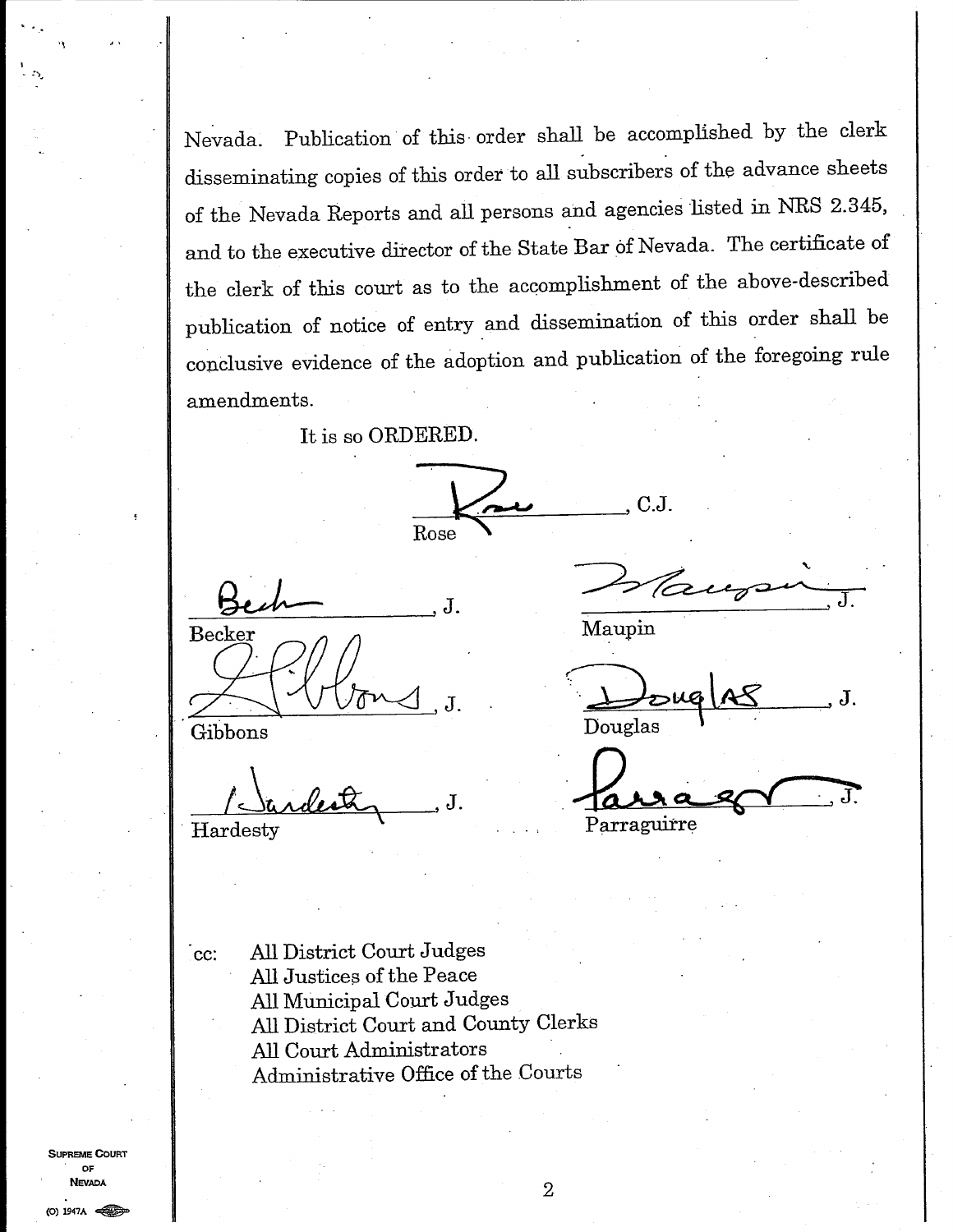# EXHIBIT A

## Nevada Electronic Filing Rules

## *1. General Provisions*

Rule 1. Title. These rules may be known and cited as the Nevada Electronic Filing RUles, or may be abbreviated N.E.F.R.

## Rule 2. Definitions of words and terms.

'I

(a) . *Case management system.* An electronic database maintained by the court or clerk to track information used to manage the court's caseload, such as case numbers, party names, attorneys for parties, titles of all documents filed in a case, and ali scheduled events in a case.

(b) *Document management system.* An electronic database containing documents in electronic form and structured to allow access to documents based on index fields such as case number, filing date, type of document, etc.

(c) *Electronic case.* An "electronic case" isone in which the documents are electronically stored and maintained by the court, and the court's electronic version of the document is the original.

(d) *Electronic document.* An "electronic document" includes the electronic form of pleadings, notices, motions, orders, paper exhibits, briefs, judgments, writs of execution, and other papers.

(e) *Electronic filing.* "Electronic filing" is the electronic transmission to or from a court or clerk of a document in electronic form as defined by the accepting court; it does not include submission via e-mail, fax, floppy disks, or other electronic means.

(f) *Electronic filing service provider*. An "electronic filing service provider" is a person or entity that receives an electronic document from a party for re-transmission to the court for filing. In submission of such filings,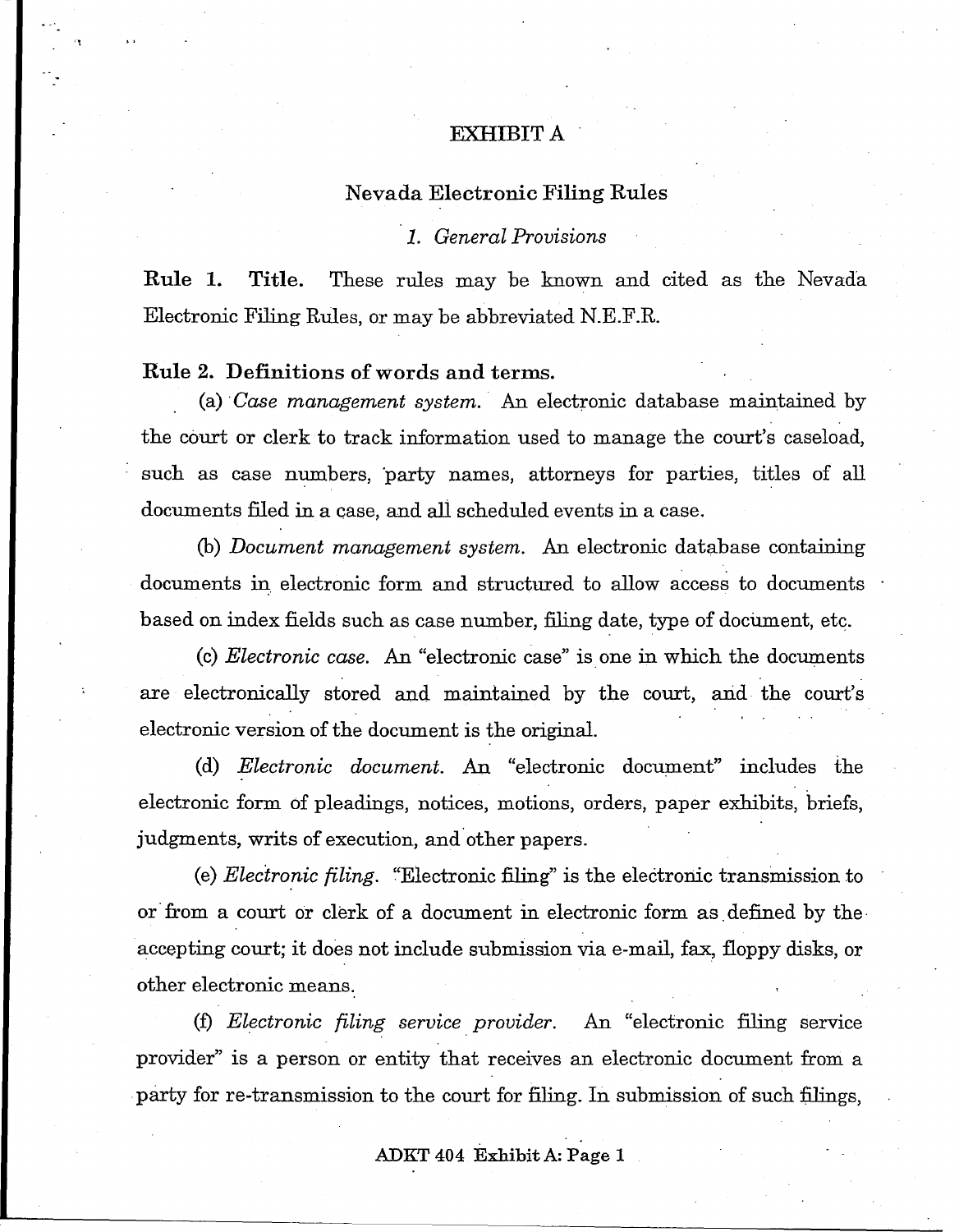the electronic filing service provider does so on behalf of the electronic filer and not as an agent of the court.

(g) *Electronic filing system.* "Electronic filing system" is a system implemented or approved by a court for filing and service of pleadings, ,motions, and other documents via the Internet.

(h) *Electronic service.* "Electronic service" is the electronic transmission of a document to a party, attorney, or representative under these rules. Electronic service does not include service of process or a summons to gain jurisdiction over persons or property. '

(i) *Public access terminal.* A computer terminal provided by the court or clerk for viewing publicly accessible electronic court records. The public access terminal must be available during the court's normal business hours. .

(j) . *Registered user.* A, person authorized .by the court or by an authorized electronic filing service provider to access a court's electronic filing system via the Internet.

## **Rule** 3. Purpose, scope, and application of rules. '

(a) *Purpose and scope.* These rules establish statewide policies and procedures governing the electronic filing process in all the courts in Nevada. These rules cover the practice and procedure in all actions in the district, justice, and municipal courts of this state where no local rule covering the same subject has been approved by the supreme court. A court may adopt local rules detailing the specific procedures for electronic filing to be followed in that court, provided that the rules are not inconsistent with these rules.

(b) *Application of rules.* These rules must be liberally construed to secure the proper and efficient administration of the business and affairs of the court and to promote and facilitate the administration of justice by the court.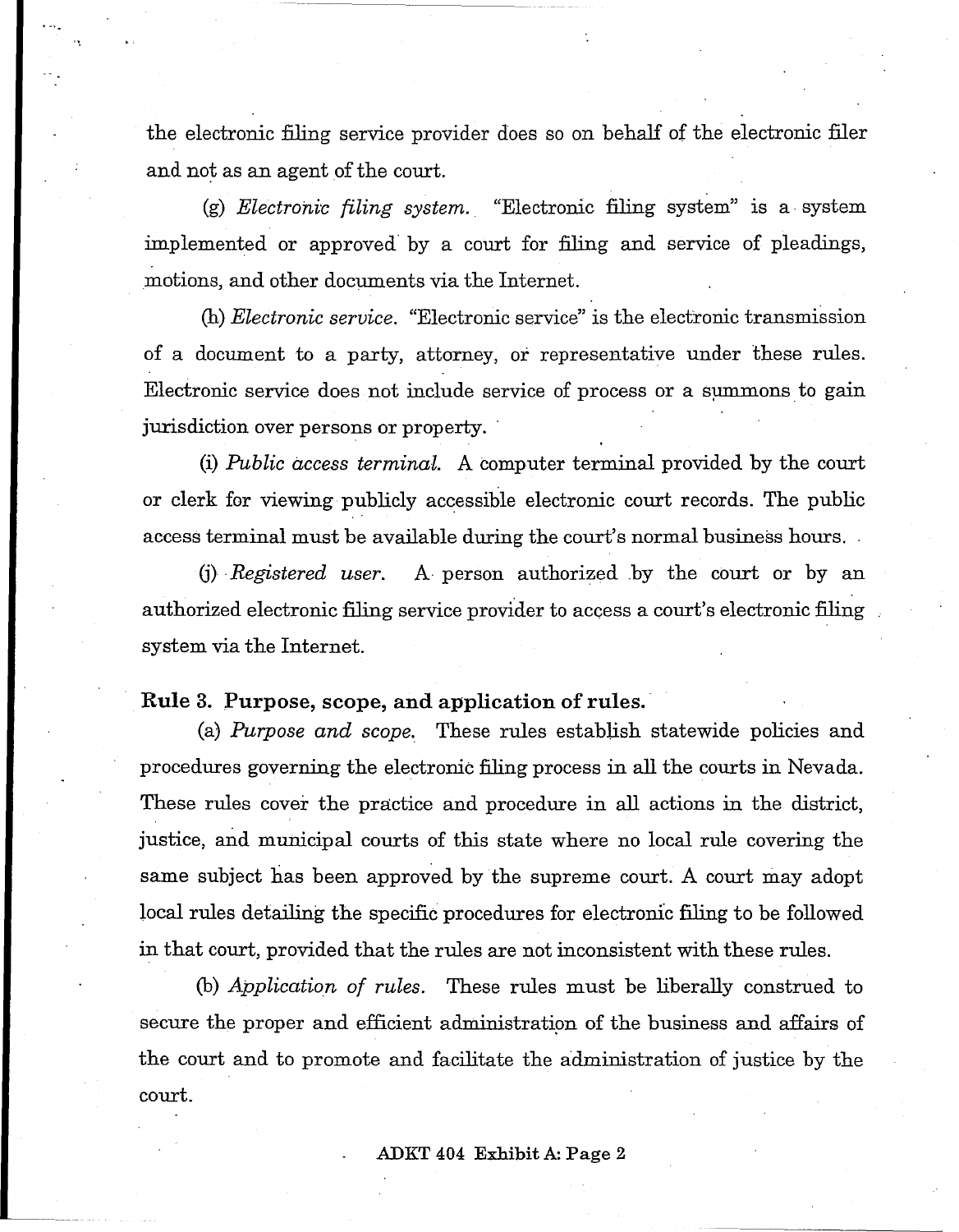# Rule 4. Implementation of electronic filing.

(a) *Establishment of electronic filing system.* A district, justice or municipal court may establish a system for the electronic submission of documents provided that the system developed meets the minimum requirements set forth in these rules.

(b) *Mandatory electronic processes.* A court may mandate use of electronic filing processes in all cases or a particular type of case only if: (1) the court provides a free electronic filing process or a mechanism for waiving electronic fees in appropriate circumstances; (2) the court allows for the exceptions needed to ensure access to justice for indigent, disabled, or selfrepresented litigants; (3) the court provides adequate advanced notice of the mandatory.participation requirement; and (4) the court provides training for filers in the use of the process. In addition, a judge may require participation in the electronic filing system in appropriate cases.

. (c) *Voluntary electronic processes.* A court must ensure that all documents filed in electronic cases are maintained in electronic form. In voluntary electronic processes, the court must scan paper documents and store them electronically.

(d) *Quality control procedures.* A court must·institute a combination of automated and human quality control procedures sufficient to ensure the accuracy and reliability of their electronic records system.

(e) *Integration with case management and document management . systems.* Electronic documents should be accessed through a court's case management information system. A court's case management information system must provide an application programming interface capable of accommodating any electronic filing application that complies with these rules and must also provide automated workflow support.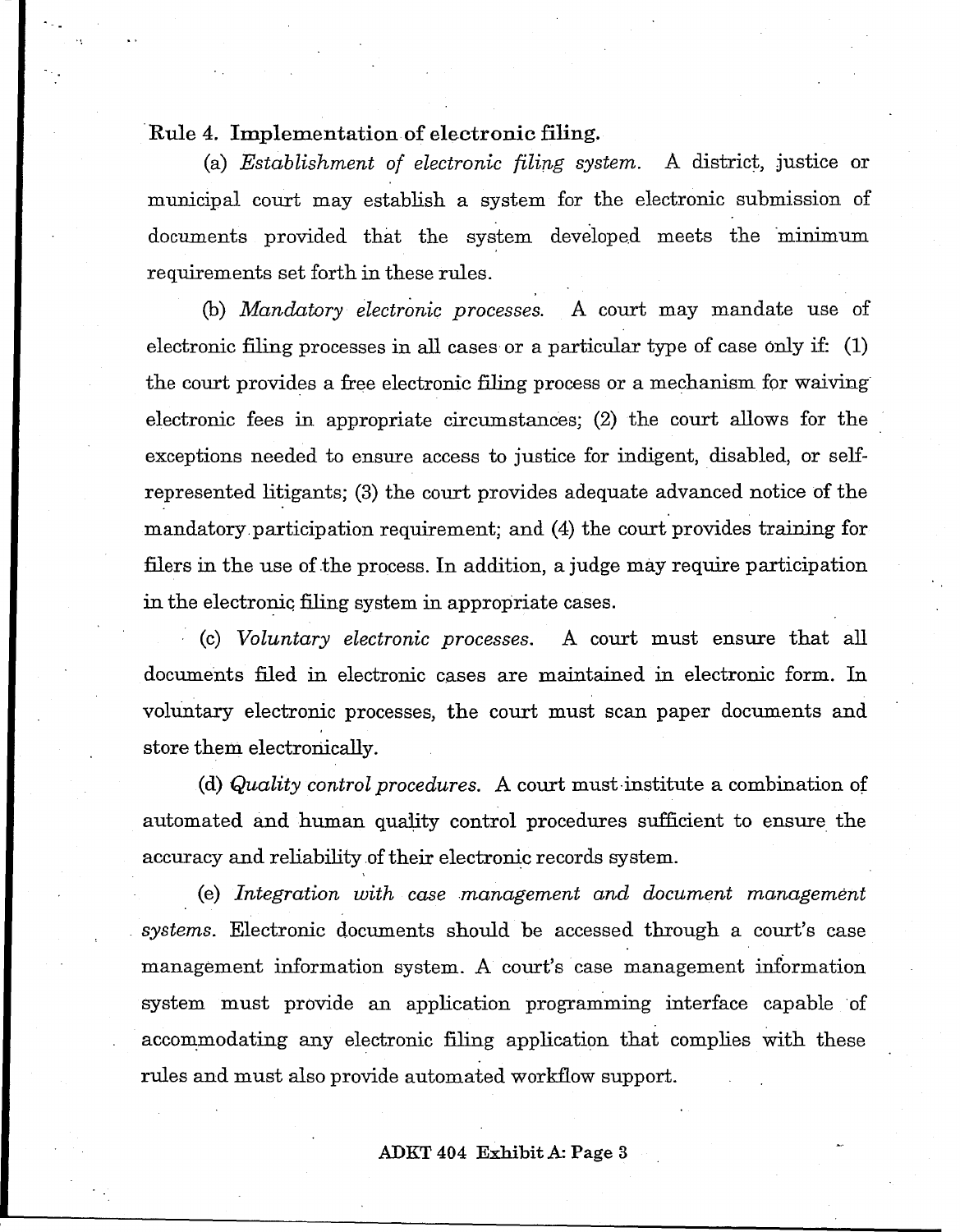(f) *Archiving electronic documents.* A court must maintain forward migration processes to guarantee future access to electronic court documents.

Rule 5. Electronic filing system requirements. Any system for the electronic submission of documents adopted by a district, justice or municipal court must conform to the following minimum requirements:

(a) *Technical requirements.* A court must use' Internet browser technology and comply with any Administrative Office of the Courts (AOC) technical standards for electronic filing processes. The electronic filing system must support text searches wherever practicable.

(b) *Electronic viewing.* . Electronic filing processes adopted by a court must presume that all users will view documents on their computer screens. Paper copies are to be available on demand, but their production will be exceptional, not routine.

(c) *Document format.* Electronic documents must be submitted in a format that can be rendered with high fidelity to originals and, when possible, is searchable and tagged. Software to read and write electronic documents in required formats must be available free for viewing and available free or at a reasonable cost for writing and printing.

(d) *Self-contained documents.* Each filed document must be selfcontained, with links only to other documents submitted simultaneously or already in the court record.

(e) *Data accompanying submitted documents.* Filers submitting documents for electronic filing must transmit data identifying the document submitted, the filing party, and sufficient other information for the entry in the court's docket or register of actions. In the case of a document initiating a new' case, sufficient other information must be included to create a new case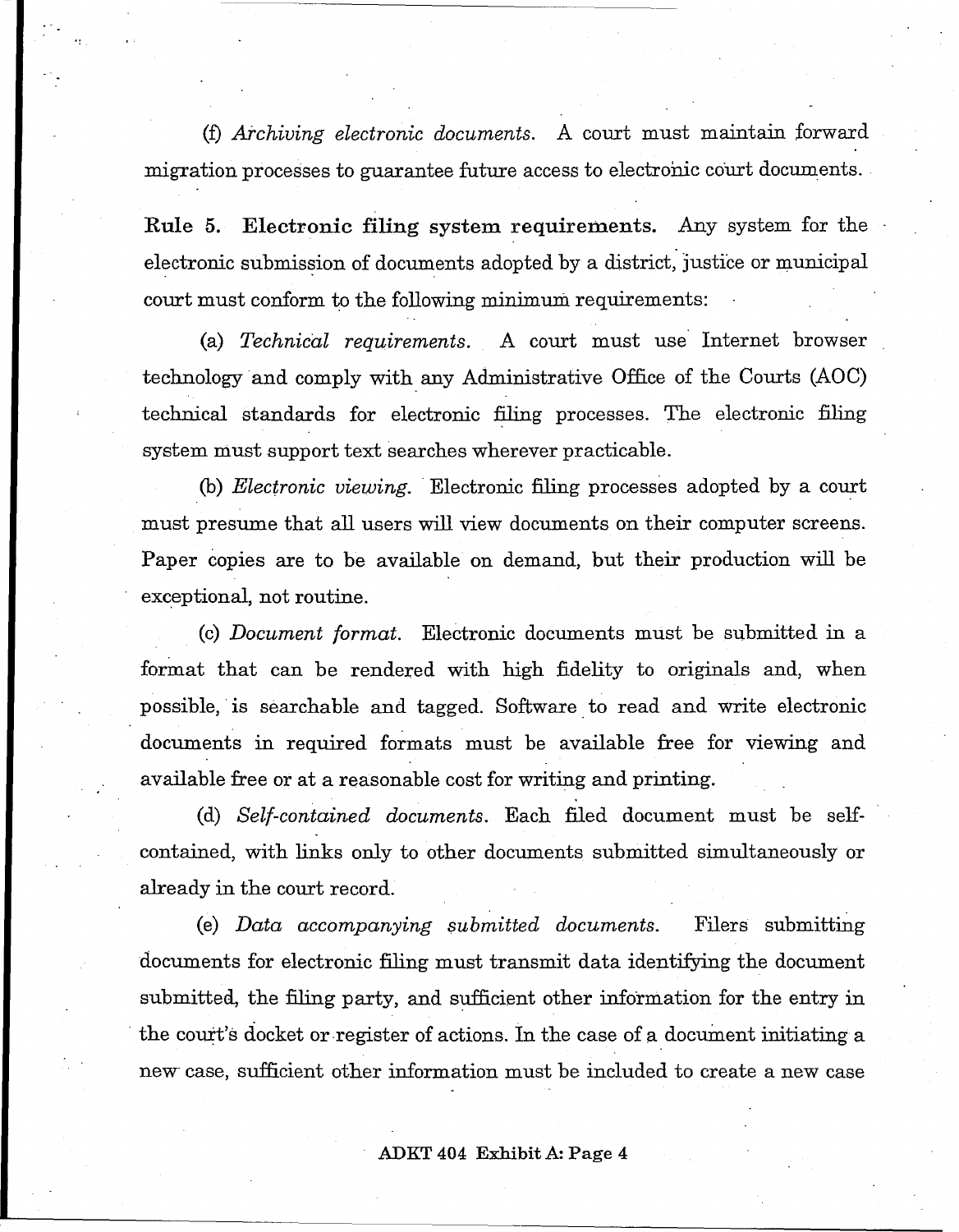in the court's case management information system. This data may be specified with particularity by the court receiving the document.

(f) *Identity of the sender.* A court or an authorized e-filing service provider must use some means to identify persons interacting with its electronic filing system.

. (g) *Integrity of transmitted and filed documents and data.* A court must maintain the integrity of transmitted documents and data, and documents and data contained in official court files, by complying with current Federal Information Processing Standard 180.2 or its successor. Nothing in this rule prohibits a court or clerk from correcting docketing information errors in documents submitted, provided that a record of such changes is maintained, including the date and time of the change and the person making the change.

(h) *Electronic acceptance of payments.* A court may establish a means to accept payments of fees, fines, surcharges, and other financial obligations electronically, including the processing of applications to waive fees. Any such system developed must include auditing controls consistent with generally accepted accounting principles and comply with any AOC technical standards that may be adopted.

(i) *Surcharges for electronic filing*. Mandatory electronic filing processes should be publicly funded to eliminate the need to impose surcharges for filing of or access to electronic documents. A court may, however; impose such surcharges or use a private vendor' that imposes surcharges when sufficient public funding is not available. Such surcharges must be limited to recouping the marginal costs of supporting electronic filing processes if collected by the court or to a reasonable level if imposed by· a private vendor. Collection of surcharges by a private vendor must be audited annually to ensure that the fee charged is reasonable and is properly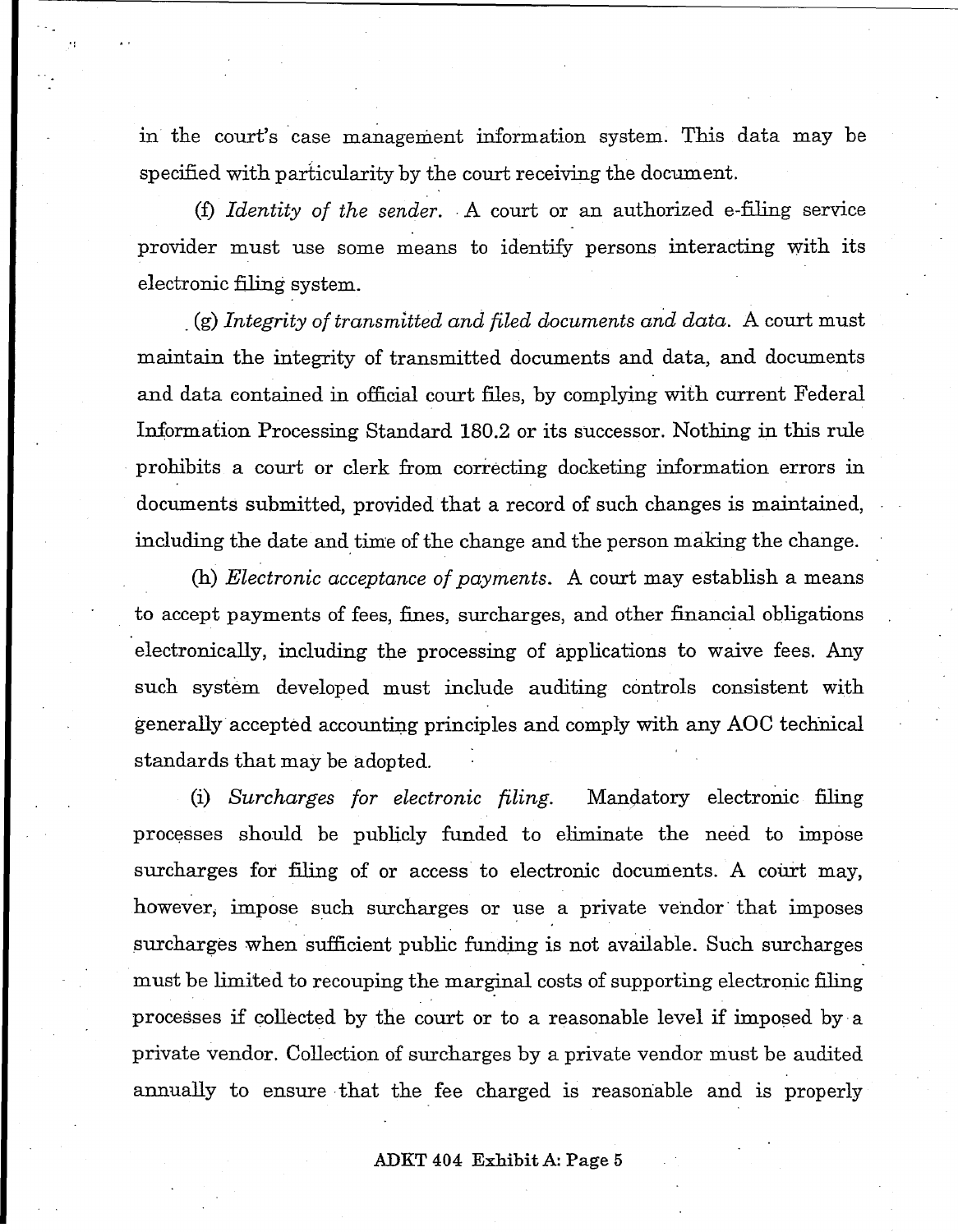assessed. The court must also require a periodic performance audit assessing the vendor's system for adequate service to the court, the public, and the bar, including the accuracy and authenticity of data produced, stored or transmitted by the vendor, the reliability of the hardware and software used by the vendor, the integrity and security of the vendor's system, the timeliness of access to documents and other data produced, stored, or transmitted by the vendor, and the vendor's compliance with Nevada law requiring the safeguarding of personal information.

(i) *Court control over court documents*. The original court record of electronically filed documents must be stored on hardware owned and controlled by the court system or other governmental entity providing information technology services to the court. Whenever a court's electronic documents reside on hardware owned or controlled by an entity other than the court, the court· must ensure by contract or other agreement that ownership of the documents remains with the court or clerk of the court. All inquiries for court documents and information must be made against the current, complete, accurate court record. Court documents stored by an outside vendor or entity cannot be accessed or distributed absent written. permission of the court.

(k) *Special needs of users.* In developing and implementing electronic filing, a court must consider the needs of indigent, self-represented, non-English-speaking, or .illiterate persons and the challenges facing persons lacking access to or skills in the use of computers.

*(1) Limiting access to specified documents and data.* A court's electronic filing applications must contain the capability to restrict access to specific documents and data in accordance with statutes, rules, and court orders.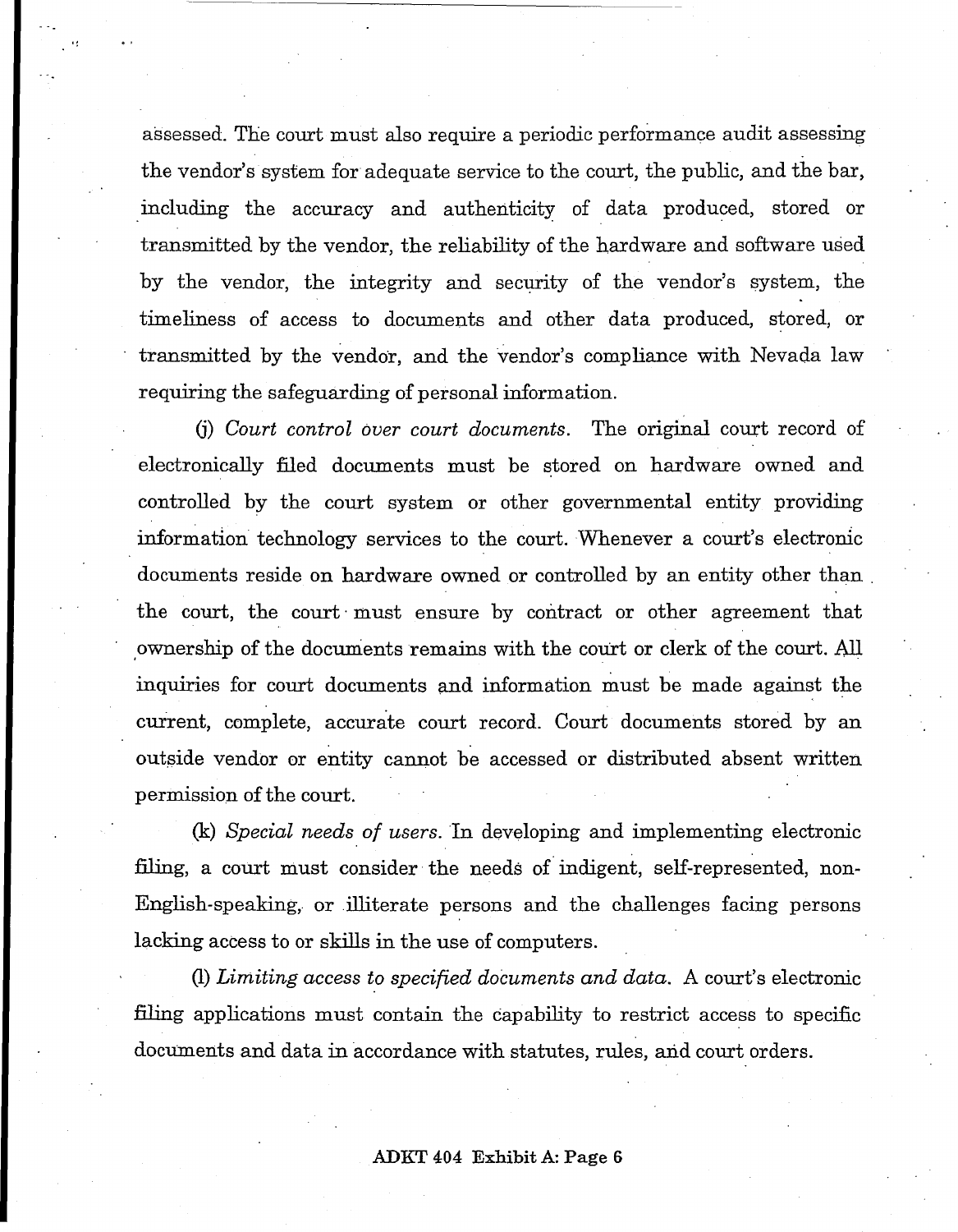(m) *System security.* A court's electronic filing applications must include robust security features to ensure the integrity, accuracy, and availability of the information contained in them. They should include, at a minimum, document redundancy; virus protection software; firewalls, intrusion detection systems, authentication and authorization features; plans for system archival, contingency and disaster recovery; other generally accepted security features to detect and prevent attempts by unauthorized persons to gain access to or modify court records; system audit logs; secured system transmissions; privilege levels restricting the ability of users to create, modify, delete, print, or read documents and data; means to verify that a document purporting to be a court record is in fact identical to the official court record; and reliable and secure archival storage of electronic records in inactive or closed cases.

## *2. Filing and Service of Documents*

# Rule 6. Official court record.

.,

(a) *Electronic documents.* For documents that have been electronically filed, the electronic version of the document constitutes the official court record, and electronically filed documents have the same force and effect as documents filed by traditional means.

(b) Form of record. The court clerk may maintain the official court record of a case in electronic format or in a combination of electronic and traditional formats consistent with Rules 4(b) and (c) above. Documents submitted by traditional means may be scanned and made part of the electronic record. Once scanned., the electronic form of the documents are the official court record. If exhibits are submitted, the clerk may maintain the . exhibits by traditional means or by electronic means where appropriate.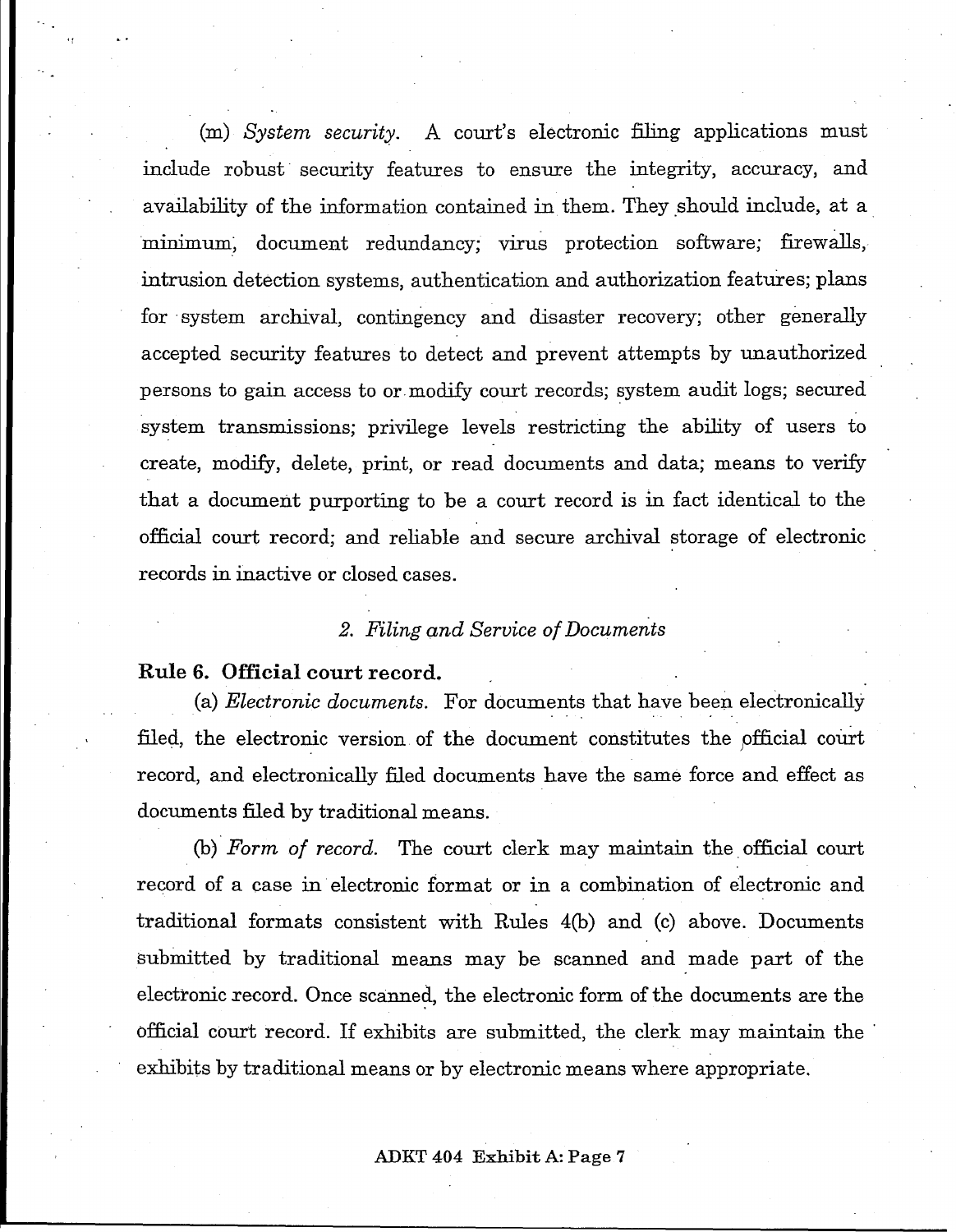, Rule 7. Documents that may be filed electronically.

(a) *General.* A court may permit electronic filing of a document in any . action or proceeding unless these rules or other legal authority expressly prohibit electronic filing.

(b) *Exhibits and real objects.* Exhibits, or other documents which otherwise may not be comprehensibly viewed in an electronic format, may be filed and served conventionally in paper form.

(c) *Court documents*. The court may electronically file or issue any notice, order, minute order, judgment, or other document prepared by the court.

## Rule 8. Time of filing, confirmation, rejection, and endorsement.

(a) *Filed upon, transmission.* Subject to acceptance by the court clerk, any document electronically submitted for filing shall be considered filed with the court when the transmission to the court's electronic filing system or an ,authorized electronic filing service provider is completed. Upon receipt of the transmitted document, the electronic filing system or electronic filing service provider must automatically confirm to the electronic filer that' the transmission of the document was completed and the date and time of the document's receipt. Absent confirmation of receipt, 'there is no presumption that the court received and filed the document. The electronic filer is responsible for verifying that the court received and filed the document transmitted .

(b) *Review by clerk*. The court clerk may review the document to determine whether it conforms with applicable filing requirements. If the clerk rejects the document for filing because it does not comply with applicable filing requirements or because the required filing fee has not been paid, the court must promptly send notice to the electronic filer. The notice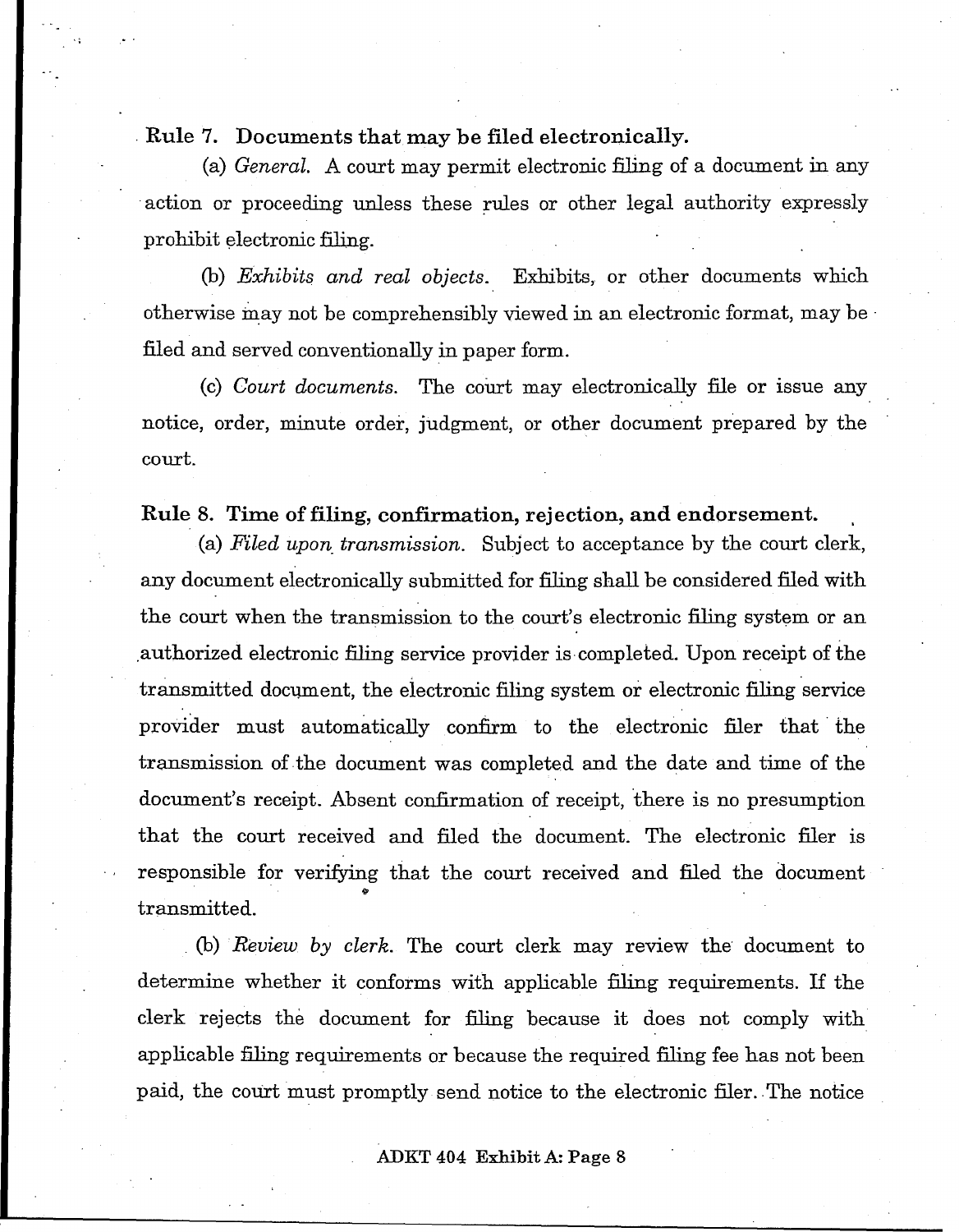must set forth the reasons the document was rejected for filing. Notification that the clerk has accepted the document for filing is not required.

(c) *Endorsement*. Electronic documents accepted for filing must be endorsed. The court's endorsement of a document electronically filed must contain the following: "Electronically Filed/Date and Time/Name of Clerk." This endorsement has the same force and effect as a manually affixed endorsement stamp of the clerk of the court.

(d) *Time of filing.* Any document electronically submitted for filing by 11:59 p.m. at the court's local time shall be deemed to be filed on that date, so long as it is accepted by the clerk upon review.

. (e) *Availability of electronic filing process.* The court's electronic filing system must allow the electronic submission of documents during the court's regular business hours and should allow the electronic submission of documents 24 hours per day, 7 days per week, except when the system is down for scheduled maintenance.

# Rule 9. Electronic service.

.,

(a) *Applicability.* Electronic service of documents is limited to those documents permitted to be served by mail, express mail, overnight delivery, or facsimile transmission. A complaint, petition or other document that must be served with a summons, and a summons or a subpoena cannot be served electronically.

(b) *Service on registered users.* When a document is electronically filed, the' court or authorized electronic filing service provider must provide notice to all registered users on the case that a document has been filed and is available on the electronic service system document repository. The notice must be sent by e-mail to the addresses furnished by the registered users under Rule 13(c). This notice shall be considered as valid and effective service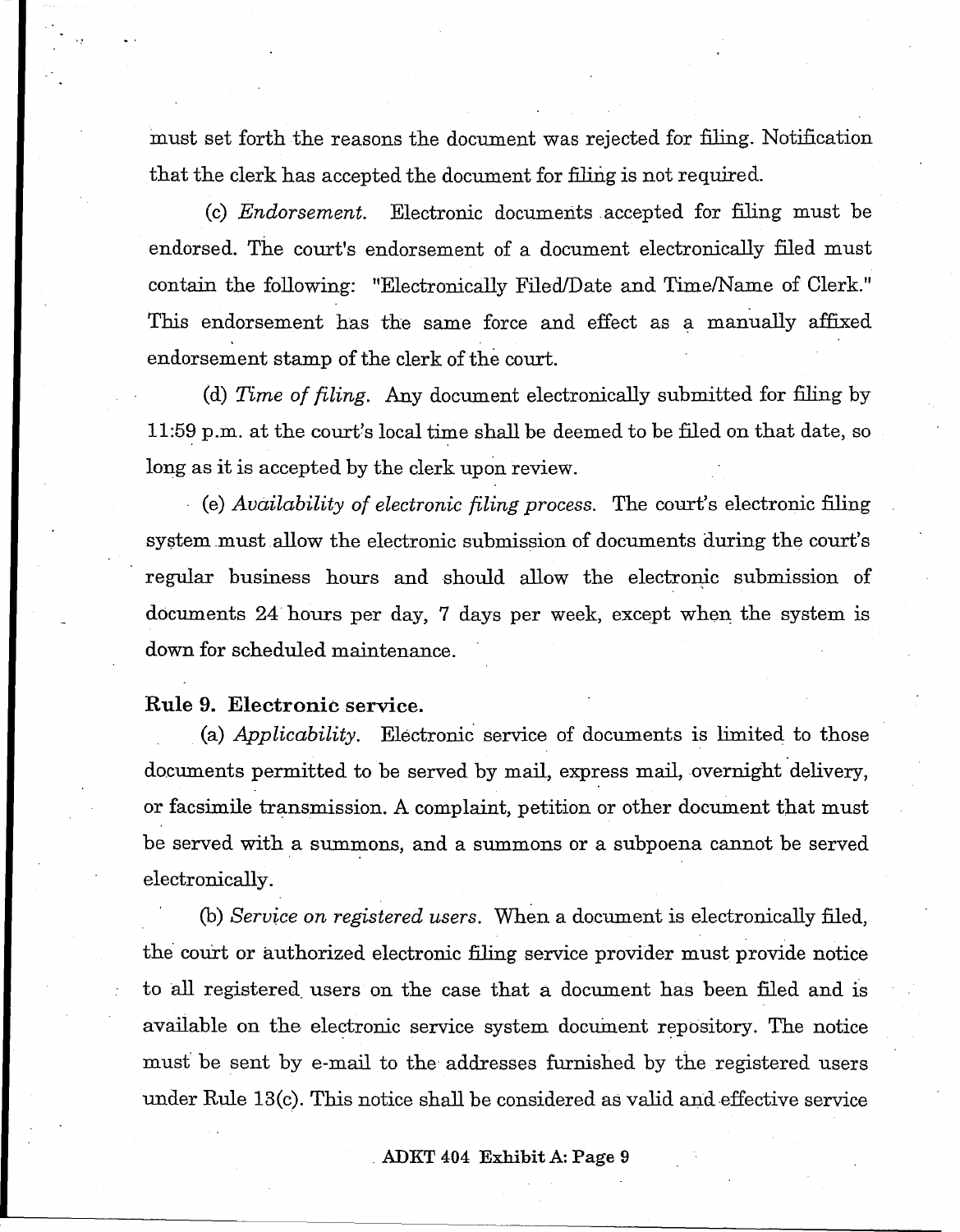of the document on the registered users and shall have the same legal effect as service of a paper document. A court is not required to make a document available until after the clerk has reviewed and endorsed the document.

(c) *Consent to electronic service.* Other than'service of a summons or subpoena, users who register with the electronic filing system are deemed to consent to receive service electronically. A party may also agree to accept electronic service by filing and serving a notice. The notice must include the electronic notification address(es) at which the party agrees to accept service.

(d) *Service on nonregistered recipients.* The party filing a document must serve nonregistered recipients by traditional means such as mail, express mail, overnight delivery, or facsimile transmission and provide proof of such service to the court.

(e)' *Service list.* The parties must provide the clerk with a service list indicating the parties to be served. The clerk shall maintain the service list, indicating which parties are to be served electronically and which parties are to be served in the traditional manner.

(f) *Time* 01 *service; time to respond.* Electronic service is complete at the time of transmission of the notice required by subsection (b) of this rule. For the purpose of computing time to 'respond to documents received via electronic service, any document served on a day or at a time when the court is "not open for business shall be deemed served at the time of the next, opening of the court for business.

#### Rule 10. Payment of filing fees.

.,

(a) *Filing fees.* The court clerk is not required to accept electronic documents that require a fee. If the clerk does accept electronic documents that require a fee, the court may permit the use of credit cards, debit cards, electronic fund transfers, or debit accounts for the payment of filing fees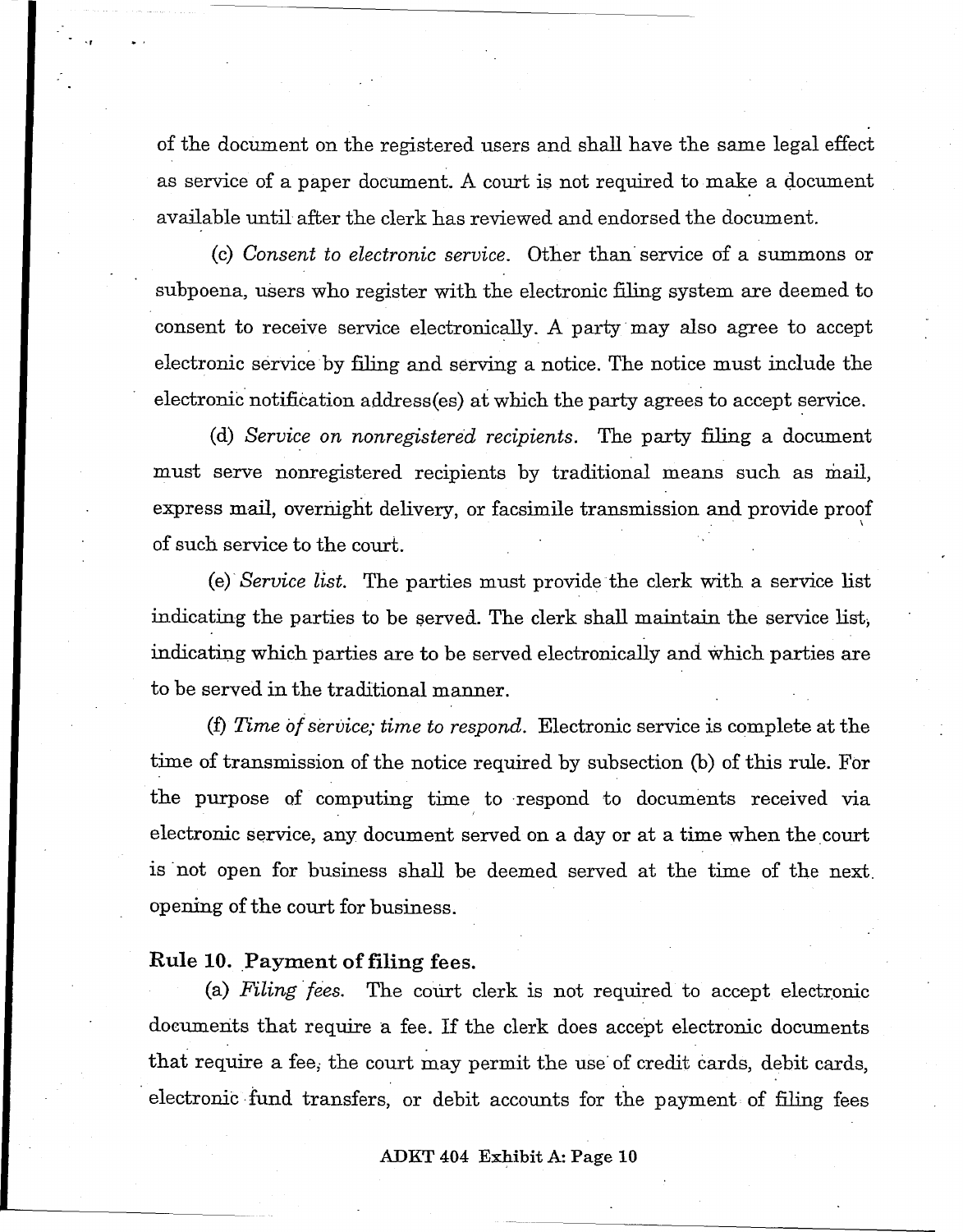associated with electronic filing. A court may also authorize other methods of payment consistent with any AOC guidelines that may be adopted.

(b) *Waiver of fees.* Anyone entitled to waiver of nonelectronic filing fees will not be charged electronic filing fees. The court or clerk shall establish an application and waiver process consistent with the application and waiver process used with respect to nonelectronic filing and filing fees.

## **Rule 11.** Signatures.

'1

(a) *Deemed signed.* Every document electronically filed or served shall ' be deemed to be signed by the registered user submitting the document. Each document must bear that person's name, mailing address, telephone number, and bar number if applicable. Where a statute or court rule requires a signature at a particular location on a form, the person's typewritten name shall be inserted. Otherwise, a facsimile, typographical, or digital signature is not required.

(b) *Documents under penalty of perjury or requiririg signature of notary public.* 

(1) Documents required by' law to include a signature under penalty of perjury, or the signature of a notary public, may be submitted electropically, ' provided that the declarant or notary public has signed a printed form of the document. The printed document bearing the original signatures must be scanned and electronically submitted for filing in a format that accurately reproduces the original signatures ahd contents of the document.

(2) By electronically filing the document, the electronic filer verifies that the signatures are authentic.

(c) *Documents requiring signatures, of opposing parties.* 

(1) When a document to be filed electronically, such as a stipulation, requires the signatures of opposing parties, the party filing the document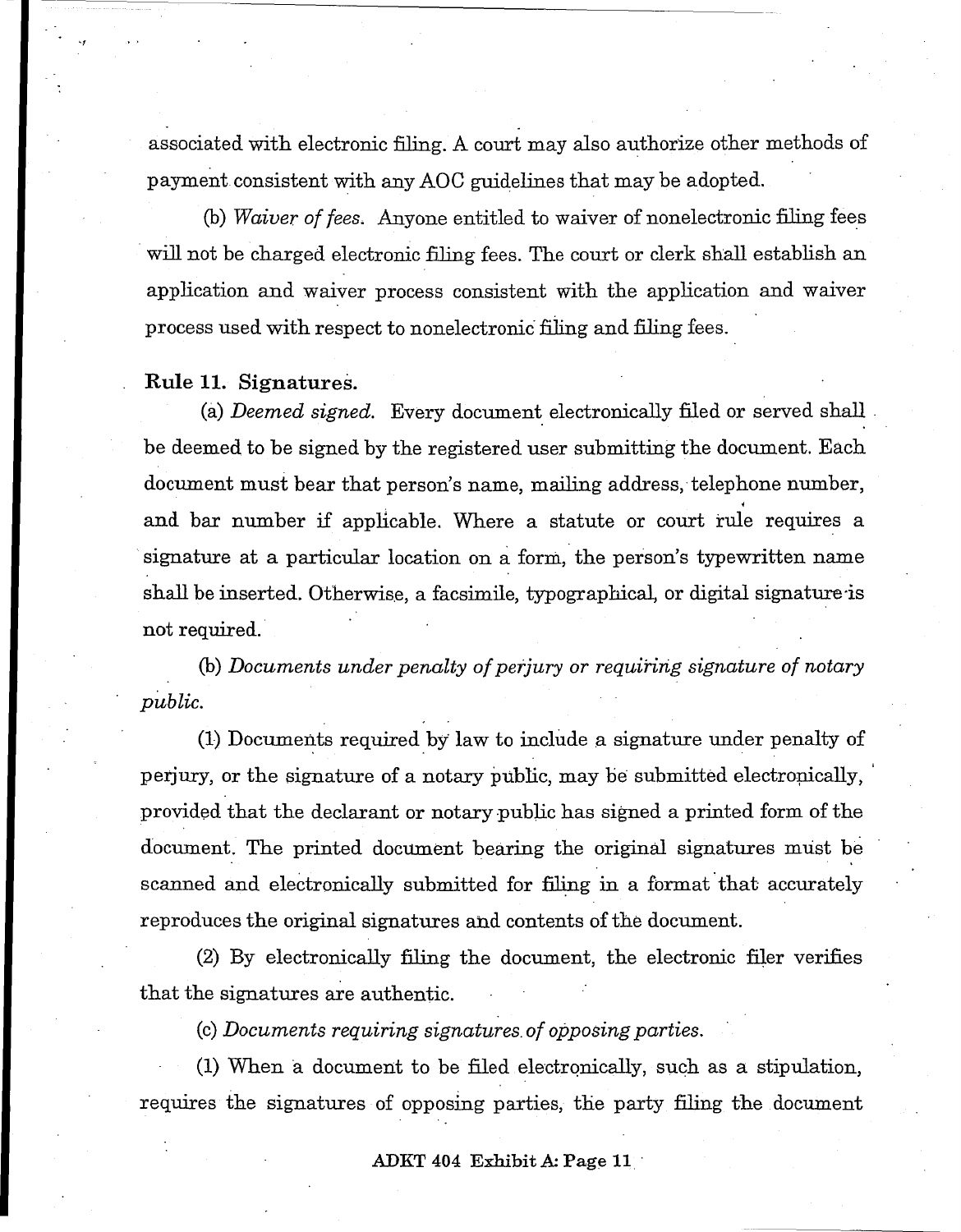must first obtain the signatures of all parties on a printed form of the document.

(2) The printed document bearing the original signatures must be scanned and electronically submitted for filing in a format that accurately reproduces the original signatures and contents of the document.

(3) By electronically filing the document, the electronic filer verifies that the signatures are authentic.

(d) *Signature of judicial officer or clerk.* Electronically issued court documents requiring a court official's signature may be signed electronically. A court using electronic signatures on court documents must adopt policies and, procedures to safeguard such signatures and comply with any AOC guidelines for electronic signatures that may be adopted.

Rule 12. Format of documents. An electronic document shall, to the extent practicable, be formatted in accordance with the applicable rules governing formatting of paper pleadings and other documents, including page limits. Electronic documents must be self-contained and must not contain hyperlinks to external papers or websites. Hyperlinks to papers filed in the case are permitted.

Rule 13. Registration requirements.

(a) *Registration mandatory.'* All users of a court's electronic filing system must register in order to access the electronic filing system over the Internet. A court must permit the following users to register: (1) licensed Nevada attorneys; (2) non-Nevada attorneys permitted to practice in Nevada under Supreme Court Rule 42; and (3) litigants appearing in proper person in a particular case in which the court has mandated electronic filing. A court must permit users who are not authorized to access the court's electronic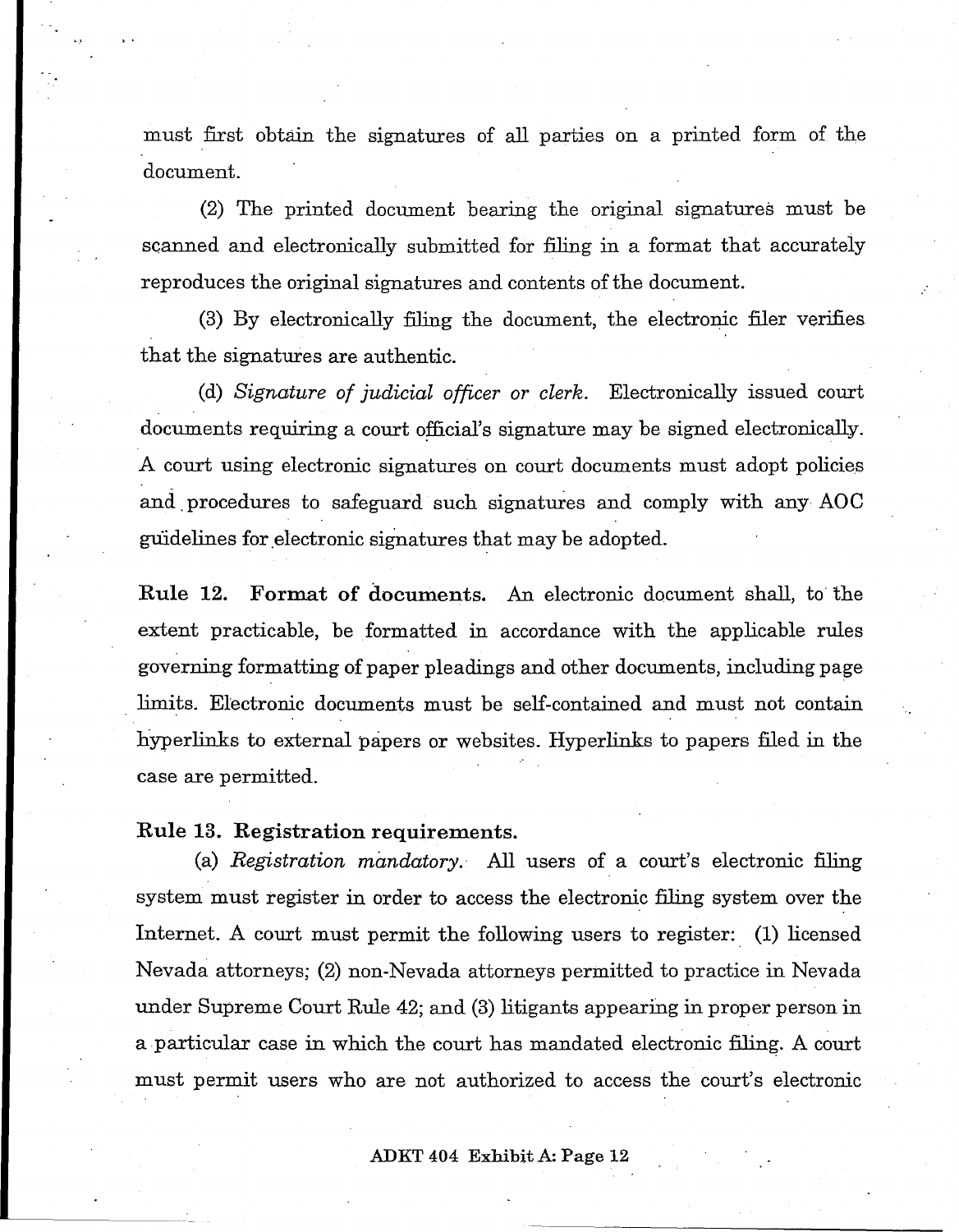filing system over the Internet to access electronically\_ filed documents via a public access terminal located in the courthouse.

(b) *Registration requirements.* A court must estaplish registration requirements for all authorized users and must limit the registration of users to individuals, not law firms, agencies, corporations, or other groups. The court must assign to the user a confidential, secure log-in sequence. The login sequence must be used only by the user to whom it is assigned and by such agents and employees as the user may authorize. No user shall knowingly permit his or her log-in sequence to be used by anyone other than his or her authorized agents and employees.

(c) *Electronic mail address required.* Registered users must furnish one or more electronic mail addresses that the court and any authorized electronic service provider will use to send notice of receipt and confirmation of filing. It is the user's responsibility to ensure that the court has the correct electronic mail address.

(d) *Misuse or abuse of the electronic filing system.* Any user who attempts to harm the court's electronic filing system in any manner or attempts to alter documents or information stored on the system has committed misuse of the system. Any unauthorized use of the system is abuse. Misuse or abuse may result in loss of a user's registration or be subject to any other penalty that may be imposed by the court.

## Rule 14. Access to electronic documents; confidential information.

(a) *Electronic access.* Except as provided in these rules, a court must provide registered users in a case with access to electronic documents to the same extent it provides access to paper documents. Electronic access to such documents is required for registered users who are parties or attorneys on a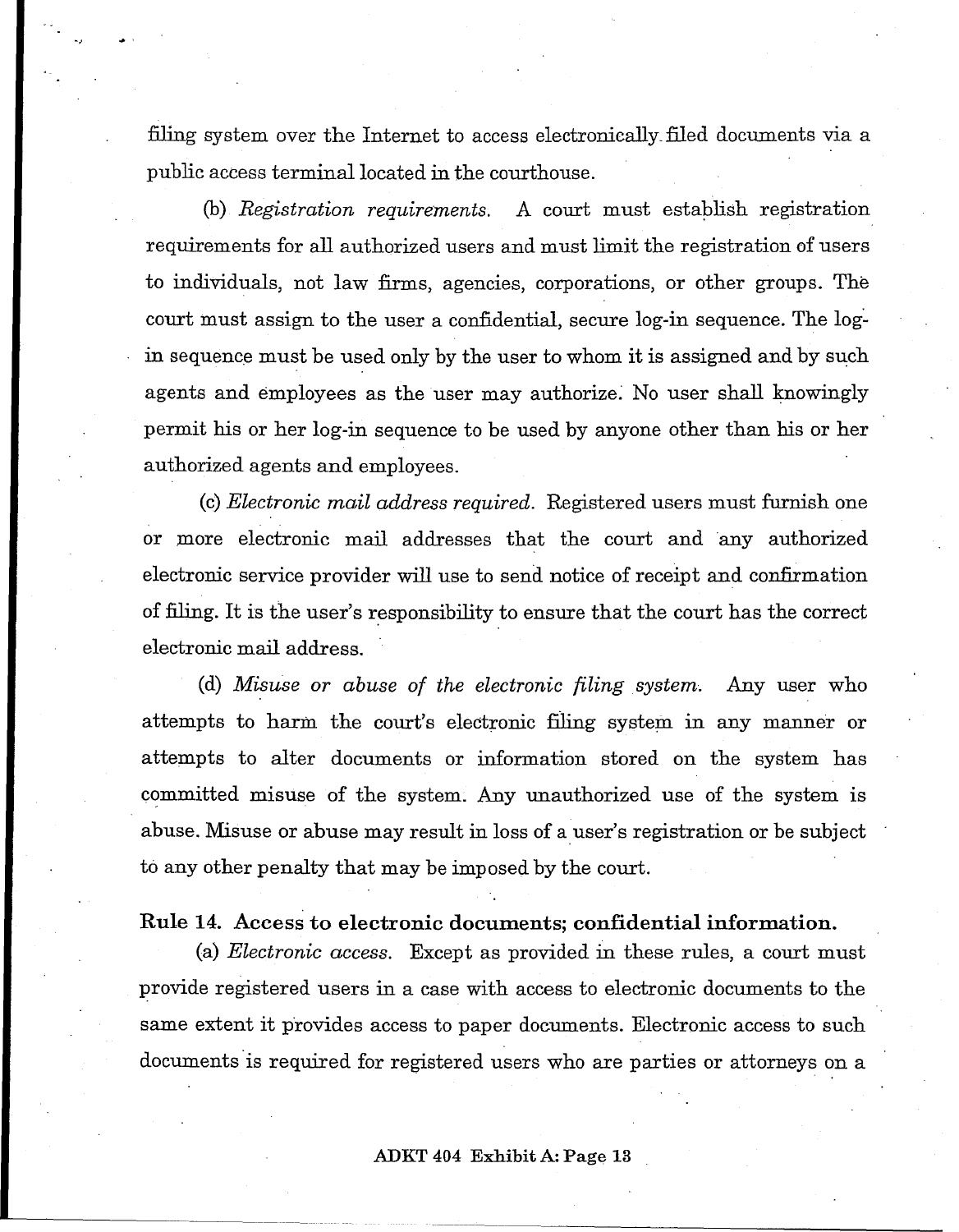case. A court may provide electronic access to registered users who are not parties or attorneys on a case.

(b) *Confidential records.* The confidentiality of electronic records is the same as for paper records. A court's electronic filing system must permit access to confidential information only· to the extent provided by law. No person in possession of a confidential electronic record shall release the information to any other person unless provided by law.

(c) *Identification of confidential documents.* The filing party must identify documents made confidential by statute, court rule, or court order. The electronic filing system shall make the document available only to registered users and only· as provided by law.

(d) *Protection of personal information.* A document containing personally identifiable information shall be so designated by the party filing the document. If a paper is designated as containing personally identifiable information, only registered users for the case may access the paper electronically, The document will remain available for public inspection at the courthouse unless otherwise sealed by the court or held confidential by law. The clerk will not review each paper for redaction.

(e) . *Temporq,ry sealing of documents.* For information not made confidential by statute, court rule, or court order, users· may electronically submit documents under temporary seal pending court approval of the user's motion to seal.

## Rule 15. System or user filing errors.

(a) *Failure of electronic filing or service*. When electronic filing does not occur due to technical problems, the court clerk may correct the problem. Technical problems include: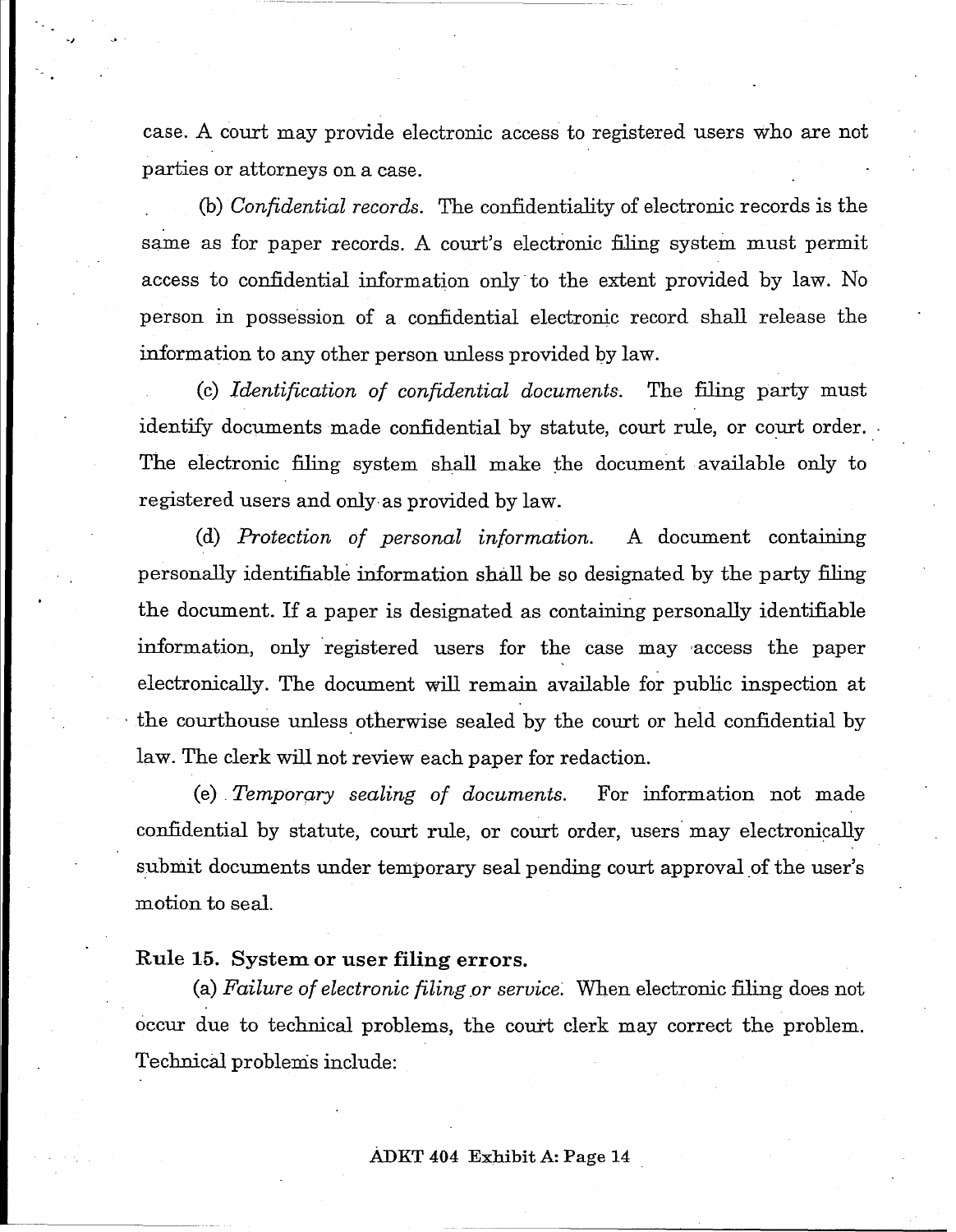(1) An error in the transmission of the document to the electronic filing system or served party that was unknown to the sending party;

 $(2)$  A failure to process the electronic document when received by the electronic filing system;

(3) Erroneous exclusion of a party from the service list; or

 $(4)$  Other technical problem experienced by the filer with the electronic filing system.

(b) *Time of filing of delayed transmission.* Unless the technical failure prevents timely filing or affects jurisdiction, the court must deem a filing received on the day when the filer can satisfactorily demonstrate that he or she attempted to file or serve the document. The time for response is calculated from the time the document is correctly transmitted. When the technical failure prevents timely filing or affects jurisdiction, the issue shall come before the court upon notice and opportunity to be heard. The court may upon satisfactory proof enter an order permitting the document to be filed as of the date and time it was first attempted to be sent electronically.

# Rule 16. Electronic filing providers.

(a)  $Right$  to contract. A court may contract with one or more electronic service providers to furnish and maintain an electronic filing system for the court. A public bid process should be used to award such contracts.

(b) *Transmission to contracted provider.* If a court contracts' with an electronic filing service provider, it may require electronic filers to transmit the documents to the provider. If, however, there is a single provider or inhouse system, the provider or system must accept filings from other electronic service providers to the extent it is compatible with them.

(c) *Provisions of contract.* A court's contract with an electronic filing service provider may allow the provider to charge electronic filers a